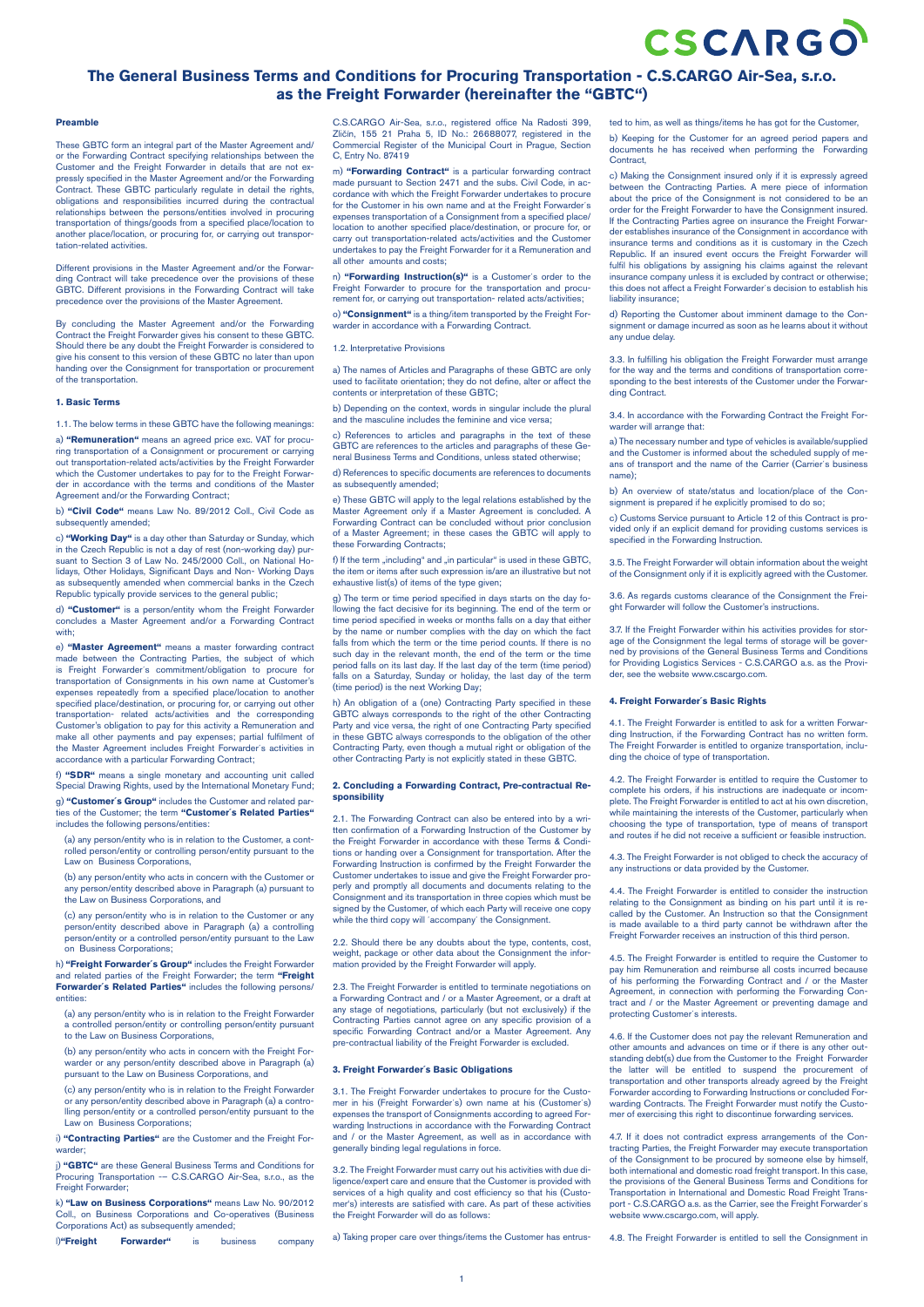an appropriate way on behalf of the Customer, if there is imminent substantial damage to the Consignment and if there is no time to require Customer´s instructions or if the latter is in delay in giving any instructions. Goods/materials will be sold pursuant to provisions of the Civil Code on ´self-help sale´ (Sections 2126 and 2127).

4.9. At the request of preceding freight forwarders the Freight Forwarder is entitled to assert all rights/entitlements they have in particular because of a lien in order to satisfy their claim

4.10. At his sole discretion the Freight Forwarder is entitled to cancel, both partially and completely, providing services in accor-dance with the Forwarding Contract and / or the Master Agreement, at any time, without a notice and any liability to the Customer or other eligible persons if he finds that the provided forwarding services or part of these services are prohibited by applicable laws and regulations, particularly laws of the European Union or laws of particular member countries, including laws and regulations on fighting against terrorism and on embargo.

4.11. The Freight Forwarder is entitled not to provide services/ perform the Contract/Agreement to the extent to which such performance or payment might expose him (the Freight Forwarder) to any penalty, limitation or restriction specified in a UN resolution, or which is given by commercial or economic sanctions, legal re-gulations or regulations of the European Union or legislation of particular member countries.

4.12. The Freight Forwarder is entitled to offset any of his due and undue claims against the Customer against any amount due to the Customer against the Freight Forwarder, i.e. a claim (i) due and undue, (ii) under the Master Agreement and / or the Forwarding Contract or those arisen under these agreements or (iii) another legal relationship between the Contracting Parties or in connection with it.

#### **5. Some Provisions on the Freight Forwarder´s Liability**

5.1. The Freight Forwarder will be liable for damage to the Consignment incurred in procuring for the transportation unless he could prevent it when taking professional care.

5.2. The Freight Forwarder will be liable for damage caused by incorrect or inadequate instructions or information the Customer has provided to the Freight Forwarder.

5.3. The Freight Forwarder is not liable for damage incurred in connection with the transportation of the Consignment when he or the Carrier received the Consignment in contravention of provisions of the Forwarding Contract and / or the Master Agreement, generally binding regulations or these GBTC.

5.4. The Freight Forwarder is not liable for damage caused by the Customer, Sender, Consignee or the owner of the Consignment.

5.5. The Freight Forwarder is not liable for damage caused by defective or insufficient packaging or 'security elements' of the Consignment or unsuitable way of packaging or securing of the Consignment. The Freight Forwarder is not liable for damage caused by lack of labelling or incorrect or insufficient labelling.

5.6. The Freight Forwarder is not liable for damage caused by a defect or characteristics of the Consignment or its nature, although some of them showed up during the transportation of the Consignment

5.7. The Freight Forwarder is not liable for damage incurred when the Consignment was not ´controlled´ by him.

5.8. Except for a specific written agreement made before the commencement of transportation, the Freight Forwarder is not liable for dates of loading and unloading, as well as for a certain order (ranking) when sending the Consignment by the same type of transport. Special labelling e.g. "exhibition goods" does not jus-<br>tify priority expedition unless priority handling of the Consignment is expressly agreed.

5.9. If the Freight Forwarder is liable for damage in accordance with the Forwarding Contract or the Master Agreement, his duty to compensate the damage will always be restricted as follows: to compensate the damage will always be restricted as follows:

a) in all the cases by an amount equivalent to SDR 20,000 per insured/injurious event or several insured/injurious events having the same cause of damage, unless it concerns a case under Letters b) and c) of this Paragraph;

b) if the Consignment is lost, destroyed or damaged when transportation is procured, or the Consignment is taken over by the Fre ight Forwarder for transportation or acts/activities related to the transportation by an amount equivalent to SDR 8.33 per kilogram of gross weight of the lost, destroyed or damaged Consignment or part thereof, unless a lower limit or lesser scope of the Freight Forwarder´s liability is specified in any effective legal standard (in particular in laws of nation states or international treaties); in these cases always the lower limit or lesser scope of the Freight Forwarder´s liability specified in the relevant effective law will apply;

c) if the Consignment is damaged because of a delayed delivery, by an amount equal to the Remuneration agreed for the procure ment of transportation during which the Consignment is delivered with a delay if the Freight Forwarder is liable for a delayed delivery of the Consignment pursuant to legal regulations or arrangements of the Contracting Parties.

Particular limits of liability for damage cannot be added up. Li-mitation on damages applies to all damage incurred in procu-ring for transportation according to the Forwarding Contract

and / or the Master Agreement. Under any circumstances it always concurrently applies that the limit and extent of Freight Forwarder´s responsibility cannot exceed the limit and extent of liability specified in effective legal standards and the Freight Forwarder does not take over any higher limit or extent of his liability for loss, destruction, damage or a delayed delivery of the Consignment on the contractual basis.

5.10. The Freight Forwarder does not reimburse the Customer for any indirect damage, consequential damage or lost profits under any circumstances.

5.11. If customs services cannot be provided according to Customer´s instructions the Freight Forwarder will not be liable for the period of delay in fulfilling his obligation.

5.12. Where the Freight Forwarder uses services of another Fre-ight Forwarder to procure for transportation he will be liable as if he transported the Consignment by himself.

5.13. The Freight Forwarder can be relieved from his duty to compensate damage if he proves that performance of the For-warding Contract was temporarily or permanently prevented by extraordinary unpredictable and insurmountable obstacle arisen independently of his will. If damage incurred or became larger due to circumstances for which the injured or another person responsible the obligation to compensate damage will be reduced accordingly.

5.14. If damage to the Consignment incurs for which the Freight Forwarder is responsible the Customer (or another authorized person) will be obliged to submit written documents to show the extent of damage in an unambiguous way not awaking any doubt.

# **6. Basic Customer´s Obligations, Customer´s Liability**

6.1. A Forwarding Instruction usually contains the below specified data:

a) place and data of issuing the Forwarding Instruction;

b) Customer's business name or name and registered office inc. ID No. and Tax ID No.;

c) Freight Forwarder's business name and registered office inc.  $\overline{1}$  No;

d) Required place and data, or exact time of handing over/taking over the Consignment for transportation;

e) Time of Consignment loading and unloading;

f) Place and way of supplying vehicles/loading:

g) Destination (place of unloading) of the Consignment, date and required time when the Consignment should arrive to the required destination;

h) Customer´s order No.;

i) Consignee's business name or name inc. registered office and exact indication of the place of unloading unless it is identical to the Consignee´s registered office;

j) Contact to the person authorized to act for the Consignee;

k) Usual indication of the nature and type of the Consignment and type of packaging; for things/items of dangerous nature their generally recognized designation;

l) the quantity of transported things/goods making up the Consignment, type, special signs, markings and numbers; m) value of the Consignment;

n) gross weight of the Consignment, weight of particular pieces of the Consignment;

o) size of the Consignment, type of packing, handling requirements;

p) the nature and extent of damage to the Consignment if the transported Consignment is already damaged (e.g. being transported for repair);

q) information that a ´second hand´ machine or equipment is transported;

r) Customer´s explicit requirement to arrange for customs services, including instructions and information needed for customs and other official formalities;

s) Customer's requirement to procure for Consignment insurance t) the terms of the letter of credit, if it applies to the Forwarding Instruction, data for issuing bills of lading, Airwaybill and documents required for transportation;

u) the requirement to provide for the transportation of specific Consignments (e.g. transport of oversized loads/items);

v) Remunerations, including remuneration for the procurement of returning the Consignment to the place of dispatching if the Consignee refuses to take over the Consignment or if it is not possible for objective reasons to hand it over to the Consignee for other reasons:

w) Instructions to be applied if the Consignee refuses to receive the Consignment:

x) Reference to the Master Agreement if it is concluded.

6.2. The Customer is always obliged to recall the Forwarding Instruction if it is not accepted by the Freight Forwarder without undue delay.

6.3. The Customer must provide the Freight Forwarder with correct data and information about the Consignment and its nature, as well as other facts necessary for procuring for transportation and draw the Freight Forwarder´s attention to a higher value of the Consignment in particular if he requires that special measures during its transportation should be taken or if ´additional insurance´ should be established. The Customer is fully accountable for any consequences of incorrect and incomplete data provided.

6.4. Immediately upon the conclusion of the Forwarding Contract or the Master Agreement, the Customer will notify the Freight Forwarder of all related regulatory and shipping compliance obligati-ons, including any applicable customs duties. These notifications will also include information about the applicable transportation routes and roads (for Consignment routing) and any other restrictions associated with the Consignment (such as access requirements for the required transportation vehicle – for example due to Consignment weight, height or type of Consignment), if these obligations or restrictions would not otherwise be obvious to, or reasonably known by, the Freight Forwarder. Should the above obligations of the Customer to the Freight Forwarder not be met, the Customer will be responsible to the Freight Forwarder for any additional costs and the consequences resulting from a failure on the part of the Customer to have properly provided the needed information to the Freight Forwarder. This shall also include compensation for any damage incurred.

6.5. The Customer undertakes to provide the Freight Forwarder with all documents, information and data necessary for the proper provision and fulfilment of the Freight Forwarder's re transportation services. If the data referred to in the Forwarding Contract differs from the information contained in the documents relating to the Consignment and its transportation, the Customer will be obliged, without any undue delay, to correct and eliminate these discrepancies such that all written documentation properly conforms to all aspects of the Forwarding Contract and the actual Consignment. Until the Customer has properly cleared up any such discrepancies and inconsistencies (between the Consignment data and the information in the Forwarding Order), the Customer will not be entitled to expect the Freight Forwarder to fulfil his forwarding obligations. In such situations, the Freight Forwarder will be entitled to hold up the fulfilment of his obligations under the relevant Forwarding Contract and to charge the Customer for any related costs.

6.6. The Customer will be responsible for compensating the Fre-ight Forwarder for any costs Freight Forwarder incurs, such as a fine or other sanction for a violation of a law or forwarding regulation –Freight Forwarder as a result of erroneous, false, inaccurate, incomplete or otherwise defective documents, information or data provided to the Freight Forwarder by the Customer.

6.7. If a situation arises in which it becomes apparent that the Consignment is at risk of suffering immediate damage (or should damage have already occurred), the Customer will be obliged – without any undue delay – to provide the Freight Forwarder with the necessary information (instructions) on how to handle the situation and mitigate any further damage. All costs associated with required damage mitigation by the Freight Forwarder are to be borne by the Customer; and, the Customer undertakes to reimburse the Freight Forwarder for any related costs.

6.8. The Customer undertakes to handle and be responsible for all loading and unloading of the Consignment, as well as its proper packing, and securing against potential damage during the transport and handling it. In addition, the Customer will be responsible for properly meeting all required deadlines for the loading and unloading of the Consignment, as specified in the Forwarding Contract. If the Customer fails to properly meet these deadlines for the loading and unloading of the Consignment, the Customer will be required to pay the Freight Forwarder, and his contracted carrier, all delay-related costs associated with his failure to meet the agreed dates for the loading and/or unloading of the Consignment.

6.9. The Customer undertakes, at his own expenses, to make sure that the Consignment is ready for loading when the transporta-tion vehicle is supplied (in the loading area); and also, that the handover of the Consignment at its destination will take place immediately after the transportation vehicle with the Consignment arrives at this destination. If there is any delay in proper handover and receipt of the Consignment by the consignee, the Freight For-warder will be entitled to reimbursement from the Customer of the any properly documented and verified related costs (including any related costs of another contracted Carrier).

6.10. It must be noted that, before being handed over to the Freight Forwarder for transportation, all exterior packaging of the Consignment must be clean and have any unrelated labels, stickers, marks, etc. that could prevent, threaten or otherwise complicate the proper and timely deliverability of the Consignment removed.

6.11. Before the transportation of the Consignment commences the Customer must make sure the Consignment has been properly weighed; and the Customer will be responsible for making sure the actual weight of the Consignment is in conformity with any weights included in the related Consignment documentation. Be-fore the actual transportation of the Consignment the Customer will be obliged to deliver to the Freight Forwarder (or the related contracted common carrier) all required Consignment weight-related documentation. If the Customer fails to do so, the carrier may refuse to transport the Consignment.

6.12. Unless otherwise indicated in the paperwork related to the Forwarding Contract by the Customer, the parties hereby agree that the value of the Consignment will be CZK 1 (one Czech crown). The related value of the packaging, labelling and other aterials associated with the safe handling of the Consignment will be assumed to be CZK 0 (zero Czech crowns) unless otherwi-se stated. Should the Customer wish to declare a different value (from CZK 1, or one Czech crown, and/or CZK 0, or zero Czech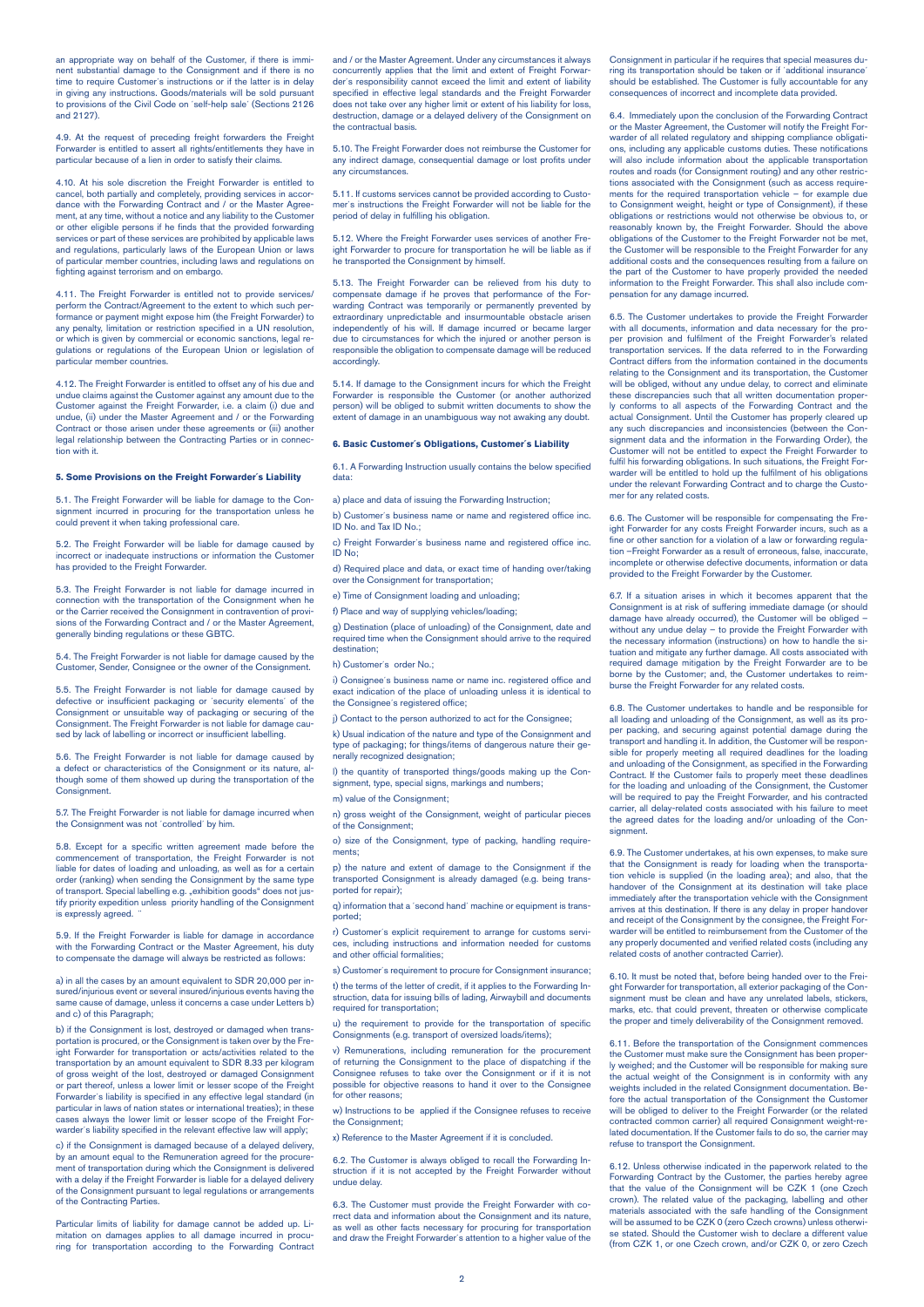crowns), such a different value must be explicitly called out by the Customer in the Forwarding Contract.

6.13. Whenever requested to do so by the Freight Forwarder the Customer will also be obliged to pay the Freight Forwarder a required advance before the Freight Forwarder begins to meet his obligation. An advance payment may be used to cover the Remuneration (up to 100%), expected cost of procuring the transportation of the Consignment as well any other Consignment-related costs, which may have to be paid by the Freight Forwarder in relation to, or as part of the fulfilment of his Freight Forwarder's obligations under the Forwarding Contract and/or the Master **Agreement** 

6.14. Unless otherwise and explicitly agreed to by the Contracting Parties, the obligations of the Freight Forwarder under the Forwarding Contract do not include any accompaniment of the Con-signment by the Freight Forwarder. If a situation arises in which permanent monitoring of the Consignment is necessary, it will be assumed that this task will be performed by the Customer. If the Customer wishes to have the Freight Forwarder perform this function, this will be an additional charge and service to be explicitly ordered by and paid for by the Customer.

6.15. In a Consignment cannot be properly or otherwise delivered in a timely manner to the consignee (including the absence of the consignee), the Customer agrees that he will be fully responsible for any extra costs related to the reshipment or return of the Consignment to the Customer because of non-delivery. Such costs many also include the destruction or storage of the Consignment, etc. under the Forwarding Contract, the Freight Forwarder will be obliged to make a single delivery attempt.

6.16. If the Customer cancels the Forwarding Contract (before its intended execution and completion) the Customer will be obliged to properly compensate the Freight Forwarder for his costs he incurred prior to this cancellation. At the same time any demonstrably proven cost savings on part of the freight Forwarder will be deducted.

6.17. If the Customer wishes to change or amend the Forwarding Contract, the Customer undertakes to properly compensate the Freight Forwarder for all his costs he incurred as a result of changes or amendments to the relevant Forwarding Contract

6.18. If the Customer wishes to assert a claim against the Freight Forwarder for damage the Customer must do so and give eviden-ce within 3 (three) months from the occurrence of the damage, otherwise the right to assert (lodge) a claim for damages lapses.

6.19. The Customer must properly reimburse the Freight Forwarder for any freight, duties, taxes and/or other fees or charges he incurred as the legitimate holder of the goods/things of someone else if the Freight Forwarder is not responsible for them.

6.20. The Customer must provide the Freight Forwarder at the latter´s request with the data specifying his economic/financial situation at any time to the extent necessary to assess the Custo-mer´s ability to meet the obligations under the Forwarding Contract and/or the Master Agreement.

6.21. The Customer undertakes to indemnify the Freight Forwarder if he incurs damage or other harm because of an action/ac-tivity, omission or breach of any duty of the Freight Forwarder or persons authorized by him. The Customer undertakes to indemnify the Freight Forwarder if due to any act/activity, mission or breach of any Freight Forwarder's duty an illegal state is established. The Customer undertakes to indemnify the Freight Forwarder if as a result of any act/activity, omission or breach of any obligation an illegal state occurs, which will cause any costs, penalties or other obligations on the part of the Freight Forwarder (also as a guarantor).

6.22. The Customer is not entitled without a prior written consent of the Freight Forwarder to assign any of his claims against the Freight Forwarder, in full or part, to a third party or pledge any of his claims against the Freight Forwarder in favour of a third person as a whole or in part. The Customer is not entitled to unilaterally set off any of his claims against the Freight Forwarder or any part thereof.

#### **7. Customer´s Basic Rights**

7.1.The Customer is entitled to submit to the Freight Forwarder requests for the procurement of transportation in a form of particular Forwarding Instruction(s); as regards freight road and freight air transportation no later than 24 hours prior to the required commencement of the transportation and for the sea freight transportation no later than 3 working days before the required day of commencement of transportation and at the same time in a way that they are delivered to the Freight Forwarder during his working hours, i.e. on working days from 8.00 a.m. to 5.00 p.m. in accordance with the Article 15 of these GBTC.

7.2. The Customer is entitled to cancel a Forwarding Instruction unilaterally only until he gets it back confirmed by the Freight Forwarder; in other cases only based on express mutual agree with the Freight Forwarder.

#### **8. Remuneration, Other Payments, Maturity, Invoicing, Consignee´s Liability**

8.1. In return for procurement of the transport and optionally procurement or performance of transport-related acts/activities the Contracting Parties upon conclusion of the Forwarding Contract or the Master Agreement agree on Remuneration, which the

Customer undertakes to pay to the Freight Forwarder. Unless the arrangements of the Contracting Parties expressly state otherwise, the amount of Remuneration is specified excluding the value added tax.

8.2. The Remuneration does not include:

a) costs of the procurement of Consignment transportation;

b) all other costs the Freight Forwarder reasonably incurred when performing his obligation;

c) costs associated with the customs clearance and related operations;

d) the cost of return transportation of the Consignment if it cannot be delivered to the consignee.

8.3. The Freight Forwarder will submit the Customer a bill of the Remuneration, all costs incurred and advances; whereas the corresponding value added tax will be added to these amounts, if the payment is subject to it. The Freight Forwarder is entitled to charge all costs and other expenses he incurred for procuring for, and transportation of the Consignment in accordance with the Forwarding Instructions, Forwarding Contract for the purposes of preventing damage and protecting the Customer´s interests or removing of any consequences of an injurious event arisen in the procurement and transportation of the Consignment or in connection therewith.

8.4. The Customer undertakes to pay all amounts charged by the Freight Forwarder including the value added tax no later than within fourteen (14) calendar days from the invoice issue date.

8.5. If the Customer does not pay the charged Remuneration, does not make other payments, advances or does not reimburse the relevant costs the Customer undertakes to pay a penalty interest of 0.05% of the outstanding amount for each commenced day of delay. Besides the penalty interest the Freight Forwarder is fully entitled to get compensation of damages due to the Customer´s failure to pay his financial debt.

8.6. The Freight Forwarder is entitled to choose the way of sending the invoice (tax receipt), whereas the regular way of sending tax receipts is e-mail or data box.

8.7. The Contracting Parties declare that the Remuneration amount and the agreed maturity of the Remuneration and any other costs associated with procuring the transportation of the Consignment is in accordance with commercial practice in the field of freight forwarding services and is not unfair for any of the Contracting Parties.

8.8. The application of the provisions of Section 1805 Paragraph 2, first sentence, of the Civil Code is excluded, therefore, under any circumstances, the Freight Forwarder will be entitled to require the Customer to pay also the interest if it is in excess of the principal.

8.9. Upon the receipt of the Consignment the transportation of which was procured by the Freight Forwarder the consignee becomes a guarantor for Freight Forwarder´s claims against the Customer under the Forwarding Contract and/or the Master Agreement, if he knew or must have known about his claim(s). The Customer undertakes to inform the consignee about all Freight Forwarder´s claims before the consignee takes over the Consignment.

8.10. The Contracting Parties agree that the Freight Forwarder is entitled to increase the Remuneration or any other payments associated with the transportation of the Consignment or procurement of the transportation of the Consignment unilaterally if because of (i) the adoption of amendments or changes to the interpretation of any law, regulation/action, official communication or other generally binding regulation after the date of conclusion of the Forwarding Contract and/or the Master Agreement, or (ii) the adoption or amendment to any regulation/provision or official communication of a public administration body (including a body of a foreign country) after the date of conclusion of the Forwarding Contract and/or the Master Agreement or (iii) the exercise of any private and public claims (including claims against the Freight Forwarder as a guarantor) of any person/entity, body/institution or authority (including foreign ones) based on the present or future effective legislation in the field of compliance with the minimum wage of employees of any persons/entities involved in the transportation of the Consignment any costs of the Freight Forwarder (mainly due to payments or increase in any taxes, tolls, duties, le-vies, fees, fines, penalties or any other or similar payments or cargo) in procuring transportation and related activities are increased. The increase of the Remuneration and other payments under this Paragraph 8.10 of these GBTC will correspond to the increased costs of the Freight Forwarder.

# **9. General Provisions**

9.1. Delivering Consignments to the consignee in a form of COD is excluded.

9.2. The Freight Forwarder has a lien to the Consignment to secure its claims against the Customer or receivables due by the Customer. The Customer agrees that exercising the right of reten-tion to the Consignment is pursuant to the provisions of Section 1396 Paragraph 2 Civil Code compatible with the way the Consignment is to be handled and which the Freight Forwarder has been informed about.

# **10. Liability under the Contract of Transportation of a Thing/Asset**

10.1. The Freight Forwarder is not liable for performance of the transportation of the Consignment, unless the Consignment, which the Freight Forwarder was to transport under the Forwarding Contract is transported by him (the Freight Forwarder). In this case the Freight Forwarder is responsible as a carrier under the relevant legal regulations and at the same time upon transportation of the Consignment within international and domestic road freight transport the legal relationships between the Contracting Parties are subject to the Terms and Conditions for transportation in international and domestic road freight transport, see the Freight Forwarder's website www.cscargo.com with C.S.CARGO a.s. as the Carrier.

10.2. The contractual provisions on the fixed Remuneration of the Freight Forwarder or charging the Freight Forwarder's remuneration at a fixed rate (i. e. acceptance rate) does not constitute a contractual acceptance of the carrier's liability. Similarly the non-disclosure of the name, title or business name of the carrier by the Freight Forwarder does not constitute a contractual acceptance of the carrier's liability.

# 10.3. Potential claims against carriers

a) are exercised by the Freight Forwarder upon request of the Customer in his own behalf and at expenses of the Customer, who is obliged to provide the Freight Forwarder with necessary cooperation, in particular to provide documents and information relating to the Consignment, particularly regarding its value, type, amount of damage, etc.; or

b) the Freight Forwarder will provide the Customer will all necessary co-operation so that the latter can assert his claims against the carrier directly;

If the Customer fails to assert his claim against the Freight For-warder according to 10.3.a) of these GBTC or claims against the carrier according to 10.3.b) of these GBTC, or if the Customer does not give the Freight Forwarder the necessary cooperation, the consequences arising therefrom are to the detriment of the equences arising therefrom are to the detriment of the Customer.

#### **11. Limitation of Rights under the Forwarding Contract**

11.1. The period of statutory limitation is governed by the respective provisions of the Civil Code, unless this Article11 of the GBTC states otherwise.

11.2. The rights against the Freight Forwarder arising from the total destruction or loss of the Consignment or damage or delayed delivery of the Consignment is subject to limitation (statutory bar) after a period of 1 (one) year elapses. The statutory limitation of time begins to run from the date the Consignment is delivered, or when it should have been delivered to the consignee.

#### **12. Customs Services**

12.1. The provisions of these GBTC also include an agreement of the Contracting Parties that according to a Customer´s expli-cit request specified in Forwarding Instructions or the Forwarding Contract the Freight Forwarder is authorized to negotiate with the relevant customs authorities on behalf of the Customer to the following extent:

a) customs clearance of the Consignment into free domestic circulation including securing the customs debt;

b) customs clearance of consignments into different customs regime, including customs debt beyond temporary use;

c) customs procedures for exported goods;

d) issue of transit documents T1.

For this purpose, the Customer undertakes to grant the Freight Forwarder a power of attorney. At the same time the Customer gives the Freight Forwarder its consent to arrange the relevant activities with the competent authorities through third persons.

12.2. As regards customs procedures the Customer undertakes to provide the Freight Forwarder or a third party authorized by him, with necessary cooperation, in particular by providing all the necessary data to complete the Single Administrative Document (SAD), OSAD (Optional Single Administrative Document) decla-ration of customs value (DCV), Transit customs declaration (T1) and export customs document (ECS, E- exports) based on information contained in customs order or in the accompanying suppli-er (incoming) invoice, bill of Consignment or another transport document. If any of the data necessary for completing these do-cuments is not given by the Customer the latter will be obliged to respond to a telephone or written request of the Freight Forwarder or a third person authorized by him or a customs agent promptly by providing the necessary information and documents for issuing the above documents so that the deadline for submitting the declaration specified in generally binding legal regulations is fulfilled.

12.3. The Contracting Parties will provide each other with mutual cooperation so that the customs order is delivered to the address of the relevant customs office, if possible before the arrival of the Consignment. The Customer is always responsible for any damage and penalties because of late sending of the customs order or providing incomplete or incorrect details on the imported goods.

12.4. Within the scope of this Article the Freight Forwarder undertakes to ensure the following activities either by himself or through an authorized third party: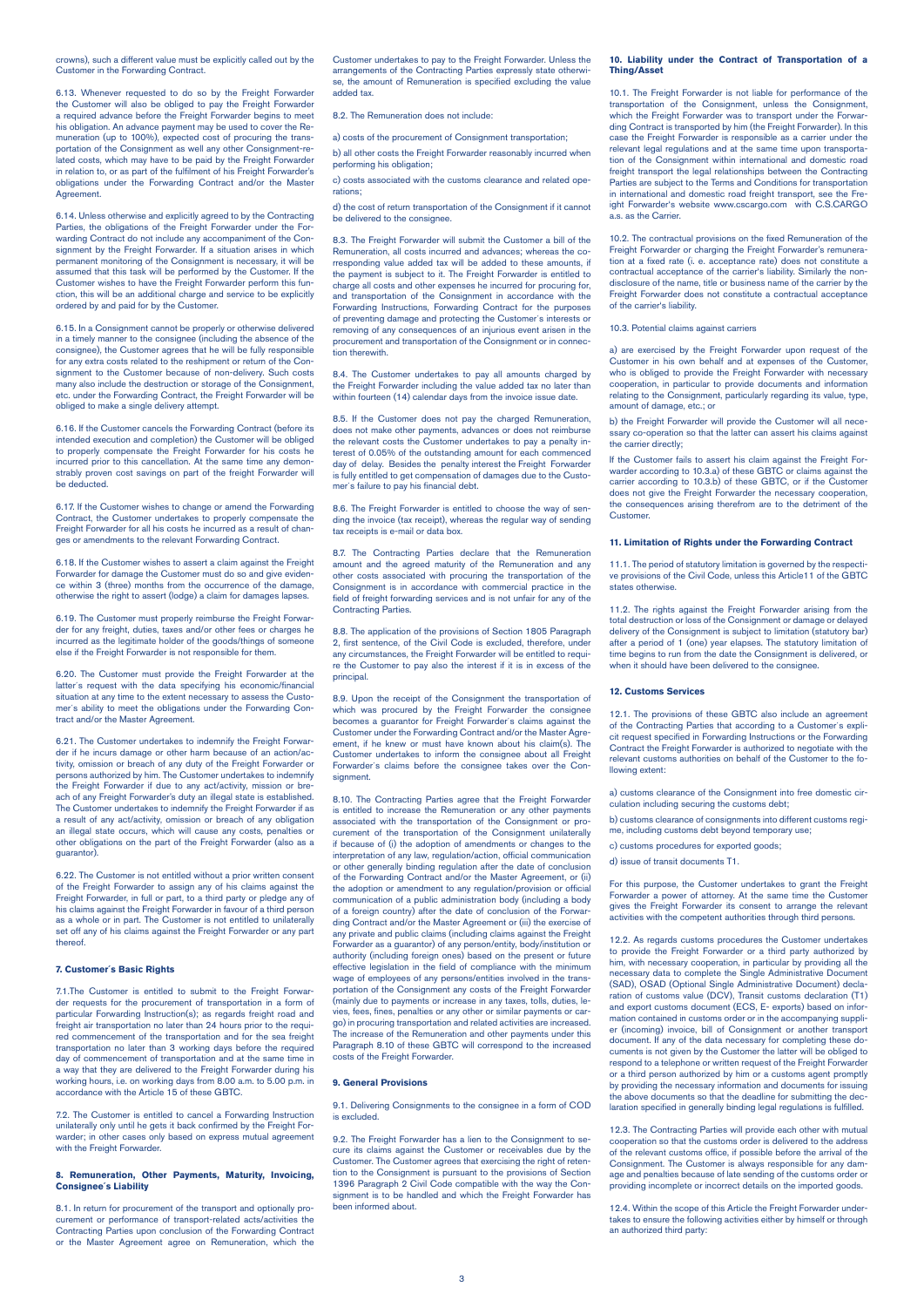a) within the deadline specified in the Customs Act to transfer imported and exported goods to customs procedures and ensure that all work associated with this act is done;

b) To submit the SAD properly completed, or the OSAD or the ECS and the DCV by the deadline stipulated in the Customs Act to the relevant customs authority to carry out its own customs procedures;

c) ensure the correction of potentially wrongly issued SAD, OSAD, ECS and DCV and discuss it or ensure discussing it with the competent customs office;

d) inform the Freight Forwarder about any requirement of the customs office, which may complicate the customs procedure, if necessary to request additional information and documentation immediately as soon as they are requested by the customs office;

e) if the Consignment for which the customs declaration is filed. cannot be the handed over to distribution on the same or next day, inform the Customer on this fact, communicate this fact immediately to the Customer including the reasons;

f) to take all efforts in cooperation with the customs office so that the time of customs procedures for the Customer´s Consignment is as short as possible.

12.5. The Contracting Parties agree that for these activities carried out according to this Article, or other customs procedure- -related activities, which the Freight Forwarder will perform at the express Customer´s request in the Forwarding Instructions the Freight Forwarder will charge and the Customer will pay a special fee and reimburse the Freight Forwarder for any additional expenses, all costs or fees of customs procedures.

## **13. Contractual Penalties**

13.1. If an obligation under of these GBTC is breached the Customer must pay the Freight Forwarder a contractual penalty excl. VAT which will be three times higher than the Remuneration specified in the Forwarding Contract per each particular breach of the obligation by the Custo

13.2. If an obligation under Paragraph 6.10 of these GBTC is breached the Customer must pay the Freight Forwarder a contractual penalty which will be a double of the Remuneration specified in the Forwarding Contract per each particular breach of the obligation by the Customer.

13.3. If an obligation under Paragraph 6.8 and 6.9 of these GBTC or another arrangement of the Contracting Parties is breached the Customer must pay the Freight Forwarder a contractual penalty of CZK 1,000 per each, even incomplete, (one) hour of delay in the fulfilment of any particular Customer's obligation.

13.4. Paying the penalty under these GBTC does not affect the Freight Forwarder´s right for compensation of damage or part. The contractual penalty under these GBTC is due within seven (7) working days of sending the Freight Forwarder´s debt notice to pay the contractual penalty to the Customer.

#### **14. Freight Forwarder´s Lien on the Consignment, Exercising the Lien**

14.1. The Freight Forwarder has a lien on the Consignment as long as the Consignment is in his possession or as long as the Freight Forwarder has documents allowing him to dispose of the Consignment to secure Customer´s debts to the Freight Forwarder under (i) the Forwarding Contract, according to which the transportation of the Consignment was procured for, which the Freight Forwarder exercises the lien on, (ii) all other Forwarding Contracts entered into by the date when the Freight Forwarder exercises his lien on the Consignment, (iii) all Master Agreements entered into by the date when the Freight Forwarder exercises his lien on the consignment and (iv) any other contracts or other legal relations established between the Contracting Parties or between the Freight Forwarder and any entity of the Customer's Group. Provisions on the lien under these GBTC also apply when the Consignment or documents authorizing the disposal of the Consignment is at someone who holds them according to Freight Forwarder´s instructions.

14.2. Anytime after any Customer´s debt secured by a lien in accordance with Paragraph 14.1. of these GBTC becomes due and is not paid, the Freight Forwarder is entitled to deliver the Customer a commencement of exercising the lien notice and subsections: a common<br>equently he is entitled to exercise the lien as set out in this Article 14 of these GTC (Paragraph 14.3. of these GBTC).

14.3. If a lien is exercised the Freight Forwarder will be entitled, at his sole discretion, to do as follows;

a) sell the collateral under the procedure specified in Paragraph 14.4. of these GBTC (hereinafter the **"Private Sale"**);

b) to accept the collateral to satisfy the debt(s) secured by the lien through the procedure specified in Paragraph 14.6. of these GBTC (hereinafter the **"Transfer"**); or

c) have the collateral sold in a public auction pursuant to Act No. 26/2000 Sb., on Public Auctions, as subsequently amended or judicial sale under the provisions of Section 354 and the subsequent Act No. 292/2013, on Special Judicial Proceedings, as subsequently amended; or:

d) exercising the lien in another way under applicable legal regulations.

If the legislation is changed so that another way of exercising the lien can be applied, the Customer will take all necessary measures without delay and conclude all agreements with the Freight Forwarder, which the Freight Forwarder reasonably requires in order to effectively exercise the lien in a different way.

14.4. Unless any of the above ways of exercising the lien results in assignment of the title to collateral the Freight Forwarder will be entitled to suspend exercising the lien or change its way, even repeatedly, but he is obliged to proceed with due professional care.

14.5. The Private Sale will be governed by the below rules the compliance with which by the Customer will be considered as due professional care and the process in the interests of both the Freight Forwarder and the Customer:

a) The Freight Forwarder will announce a tender for finding potential buyers of the collateral in a way he deems appropriate given the nature of the collateral, markets in which assets of the same type as the collateral are traded, and potential buyers of the collateral:

b) The Customer undertakes to submit to the Freight Forwarder immediately at his request all documents and information about the collateral, which the Freight Forwarder reasonably requires for potential buyers in order to achieve the highest offered price, whilst the Customer agrees that if, in the sole opinion of the Freiwhilst the Oustomer agrees that it, in the sole opinion of the Frei<br>ght Forwarder, the Customer does not provide all the documents and/or information within a reasonable time, the Freight Forwarder will be entitled to conduct a tender based solely on the documents and information that he Customer has demonstrably submitted;

c) the potential buyers will have a period of at least 3 (three) days to make a binding offer for purchasing the collateral including a time period to study information and documents relating to the collateral;

d) the Freight Forwarder will not accept any offer to buy the collateral before the time period which has to elapse pursuant to the Civil Code between the period from the date of commencement of exercising the lien notice and the sale of collateral expires;

e) the Freight Forwarder will sell the collateral without any warranties or representations regarding the collateral or any mation that has been provided about the collateral, and excluding the liability for defects of the collateral, while bidders will have no recourse against the Freight Forwarder with respect to any of the aforementioned; and

f) the Freight Forwarder is not obliged to examine the bids, which would expose him to any risk of settlement or any credit, tax, regu-latory, business or other risk. The Freight Forwarder will be particularly entitled to prioritize and determine the tender conditions so as to give the priority to (i) the bid offering immediate payment in cash before delivery compared to bids offering non-financial performance or other than immediate payment; (ii) bids that are structured to minimize the tax burden of the Freight Forwarder over the bids exposing the Freight Forwarder to tax payment or risks of such costs; (iii) the unconditional bid over those offering conditional legal, regulatory, administrative, business or other conditions;

g) The Freight Forwarder is entitled to entrust a third person to execute the Private Sale (or some negotiations in connection therewith) who knows well conditions of markets on which assets of the same type as the collateral are traded.

14.6. Pursuant to the provisions of Section 1315, Paragraph 2(b) of the Czech Civil Code [in Czech abbreviated as "NOZ"], the Customer irrevocably suggests that the Freight Forwarder may assign any collateral to settle all debts secured by the lien (or parts) as follows:

a) anytime after the Freight Forwarder delivers to the Customer a commencement of exercising the lien notice, the Freight Forwarder will be entitled to deliver to the Customer a written notice accepting his offer of assigning the collateral;

b) a contract for assigning collateral to the Freight Forwarder will be made (i) when the period of time lapses, which must be provided under the Czech Civil Code between the commencement of exercising the lien notice and the sale of collateral; or, (ii), when the Freight Forwarder delivers to the Customer an appraisal of the collateral, which has been prepared by a firm qualified to make an appraisal and based in Prague and appointed by the Freight Forwarder (hereinafter the "Appraisal Expert") – whichever curs later;

c) the title to the collateral will be acquired by the Freight Forwarder upon the establishment of a contract for assigning the collateral;

d) The Customer must without undue delay at a Freight Forwarder's call sign the relevant motion for record or registration and take all other steps to provide for recording or registration ;

e) For the purposes of sale by assignment the price of collateral will be determined by the relevant Appraisal Expert. The Contracting Parties agree that the Appraisal Expert will calculate the price of collateral within twenty (20) days after the Freight Forwarder chooses an Appraisal Expert or by the date when the Customer pays the Appraisal Expert an advance to cover his costs determined in writing, whichever of the above events is later. If the Customer does not pay the Appraisal Expert an advance to cover his costs the Freight Forwarder will be entitled to do so at expenses of the Customer. The Customer undertakes to immediately provide the Appraisal Expert at his request with all documents and information that he reasonably requires for the purposes of evaluating collateral; the Customer agrees that if, in the sole opinion of the Appraisal Expert he does not provide all the documents and information within reasonable time the Appraisal Expert will be entitled to evaluate the collateral solely on the basis of documents and information that will be demonstrably available at the time of appraisal. If the Appraisal Expert determines the price by referring to a certain price range for the purposes of this Paragraph 14.6.e) of these GBTC the price of collateral will be the lowest one determined by the Appraisal Expert;

f) as soon as the Freight Forwarder acquires the title to the collateral the amount due from the Customer to the Freight Forwarder secured by a lien will be reduced, because of performance through the assignment of the title to the collateral, instead of payment by the price of collateral determined in accordance with Paragraph 14.6 e) of these GBTC, net of all taxes, deductions and other obligations and cost of sale associated with the assignment;

g) if the amount by which the amount due from the Customer to the Freight Forwarder secured by a lien should be reduced pursuant to Paragraph 14.6 f) of these GBTC is higher than the amount due from the Customer to the Freight Forwarder secured by a lien when the Freight Forwarder acquires the title to the collateral the Freight Forwarder will pay the Customer the price difference within 30 working days of the date on which the amount is determined by the Appraisal Expert in accordance with the procedure according to Paragraph 14.6.f) of these GBTC.

#### **15. Notification**

15.1. Any communication relating to the Master Agreement, Forwarding Contracts and drafts of these contracts must be in writing; unless otherwise specified it must be delivered in person, by fax, email, data box, or any other form of electronic communication and these forms of electronic communication will be considered as a written form.

15.2. Communicating by e-mail without a guaranteed signature is deemed sufficient with some exceptions:

a) communications relating to changes/modification/ amendments or termination of the Master Agreement and / or the Forwarding Contract;

b) waiver of a right or release from a requirement ;

c) if the addressee has reserved the right to receive the communication in another form.

15.3. With some exceptions specified below any communication or document relating to the Master Agreement (or a draft) and the Forwarding Contract (or a draft) will be considered delivered:

a) if it is delivered in person or by courier with confirmation of the receipt by the addressee, upon delivery to/receipt by the addressee

b) if it is sent by mail, upon delivery to/receipt at the appropriate address or on the 5th (fifth) working day after the date on which it was submitted for postal services in a properly headed envelope with prepaid postal fee (unless the provider of postal services notifies the sender that in fact the notification has not actually been delivered to the address of the addressee or stored at the post office for the addressee in accordance with the relevant rules of postal services/transportation; or if this fact is established otherwise without any doubt);

c) if it is sent by fax as soon as the fax machine printed confirmation of successful sending/delivery of the whole message to the addressee´s fax number; and

d) if it is sent by e-mail, data box or other electronic communication as soon as it is received in a legible form.

15.4. Communication delivered in accordance with Paragraph. 15.3. of these GBTC, which was received on other than a working day or after 16:00 pm at the place of delivery will be deemed delivered on the next working day at this location.

# **16. Final Provisions**

16.1. The Contracting Parties expressly exclude the applicati-on of any general terms and conditions of the Customer to any legal relationships between them, even if the Customer has referred or will refer to them in any way and although the Freight Forwarder knows them. Pursuant to Section 558 Paragraph 2 of the Commercial Code the Contracting Parties exclude to take into consideration business practices applied as a standard in the field of forwarding services in their legal relationships.

16.2. The relationships between the Contracting Parties not explicitly stipulated/regulated in the Forwarding Contract and / or the Master Agreement or any other agreement entered into between the Contracting Parties will be governed by the relevant provisions of international and Czech legal regulations.

16.3. The Contracting Parties will make efforts to settle any dispute under the Forwarding Contract and / or the Master Agreement amicably out of court by mutual negotiations in order to keep good business relationships. If they cannot resolve the dispute in way, either Party will be entitled to assign the dispute to the District Court of Prague- west (Praha-západ) if the court of compe-tent jurisdiction is the District Court and the Regional Court in Pra-gue, if the court of competent jurisdiction is the Regional Court. If the consumer relationships under the Forwarding Contract or the Master Agreement between the Freight Forwarder and the Customer as a consumer result in a consumer dispute the Customer will be entitled to address the Czech Trade Inspection Authority/CTIA (Česká obchodní inspekce), registered office Štěpánská 567/15, 120 00 Praha 2 which is the relevant entity for settling disputes out-of-court. To contact the CTIA please refer to www.coi.cz.

16.4. These GBTC will govern relationships between businesses/ entrepreneurs; they will not be used for interpreting and applying provisions of Sections 1798 – 1800 of the Civil Code because the GBTC are available to the general public at the Freight Forwarder´s website for free so that everyone can read them at any time. The Customer declares that before concluding the Forwarding Contract and / or the Master Agreement he had the opportunity to read the GBTC properly and influence the contents of these GBTC by excluding any text, articles and paragraphs through pro-visions of the Forwarding Contract and / or the Master Agreement.

16.5. Pursuant to provisions of Section 1794 Paragraph 2 of the Civil Code the Customer waives the right to require the Forwar